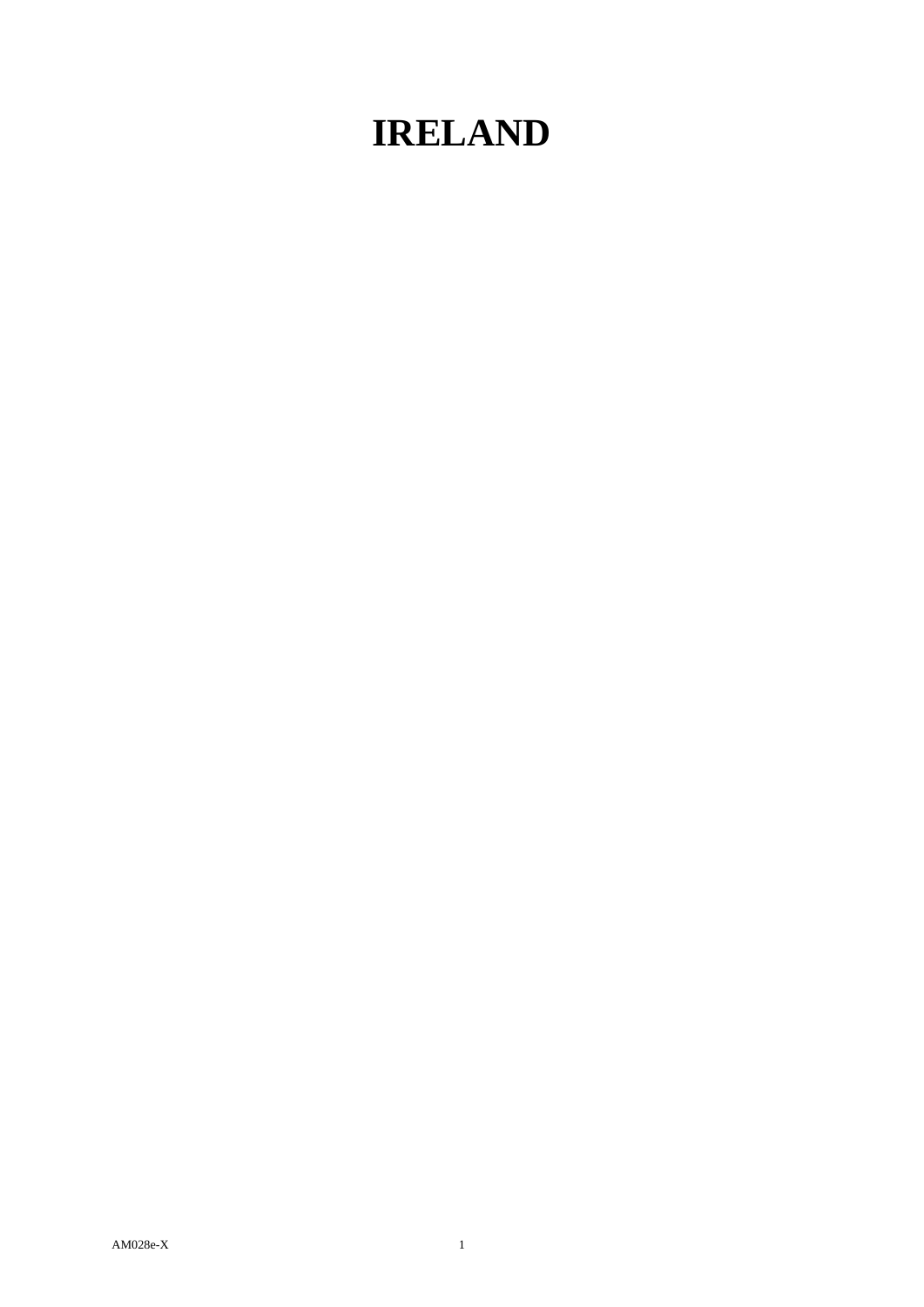## **Statement on behalf of the Governor for Ireland, Minister for Finance, Mr Paschal Donohoe T.D.**

## **EBRD Annual Meeting 2020**

This statement is made on behalf of the Irish Governor, Minister for Finance, Mr Paschal Donohoe, who unfortunately cannot be here today because of pressing Government business.

This Annual Meeting takes place during unprecedented times as we face the ongoing health and economic impact of the Covid-19 pandemic, in tandem with uncertain global trade relations and a weakening of multilateralism. The Bank's 2021-25 Strategic and Capital Framework offers us shareholders a valuable opportunity to utilise the Bank's current capital capacity while optimising the role and level of ambition for the EBRD going forward in a changing world.

The Minister looks forward to working with the new President over the coming months in the early stages of the SCF when we are very likely to be still dealing with Covid-19. In this regard, there would be some merit in next year's Annual Meeting discussing the impact of the pandemic on countries of operation and the SCF itself. Apart from dealing with the immediate health and economic impacts, countries have to ensure that their current difficulties do not turn into longer-term economic and financial problems while trying to plan for their post-Covid recovery. It is imperative that this recovery is done in a sustainable manner that is fully futureproofed.

In this regard, we welcome the Green Economy Transition (GET) Approach in the SCF and the ambition to invest green by more than 50%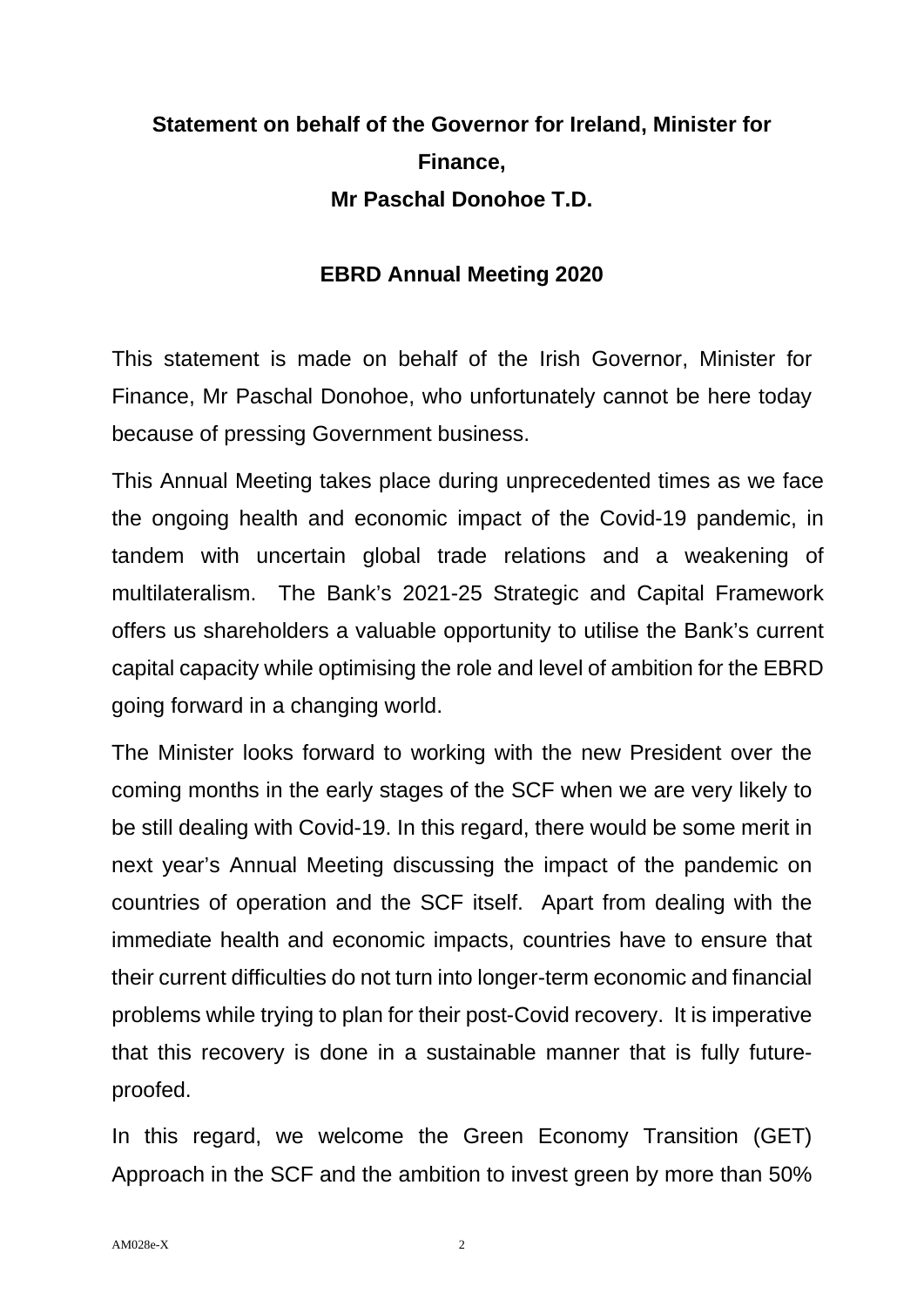by 2025. We also welcome the proposal to align Bank principles with the Paris Agreement over the upcoming SCF period.

Work of this nature will ensure we have an effective and well-equipped Bank for the challenges of the next five years. It is critical, however, that we do not lose sight of the original founding principles of the Bank and the challenges that remain in our initial countries of operation which have been greatly exacerbated by Covid.

We acknowledge the swift and measured response by the Bank in providing a €10bn Covid-19 Solidarity Package for this year to new and existing clients in countries of operation. Short-term liquidity, working capital, trade finance and restructuring are all important financial supports to help mitigate the long-term impact of this pandemic. We strongly commend the initiative of the EBRD to respond to emerging local needs through targeted and tailored investments guided by host authorities.

Ireland has supported the Bank's successive geographic expansions that were underpinned by a well-reasoned and compelling business case. We welcome the important work done by the EBRD in these new regions, particularly the SEMED region and we support the proposals to expand operations further in this region.

Further expansions must be approached in a similar manner supported by as many shareholders as possible in a way that does not undermine existing work in countries of operation where many socio-economic challenges remain. In particular, it is critical that we do not spread our limited resources over a wider geographical area endangering the Bank's business model which is based on a healthy cost-to-income ratio.

The changing landscape of the European Financial Architecture for Development requires a person who is focused and energetic in the task